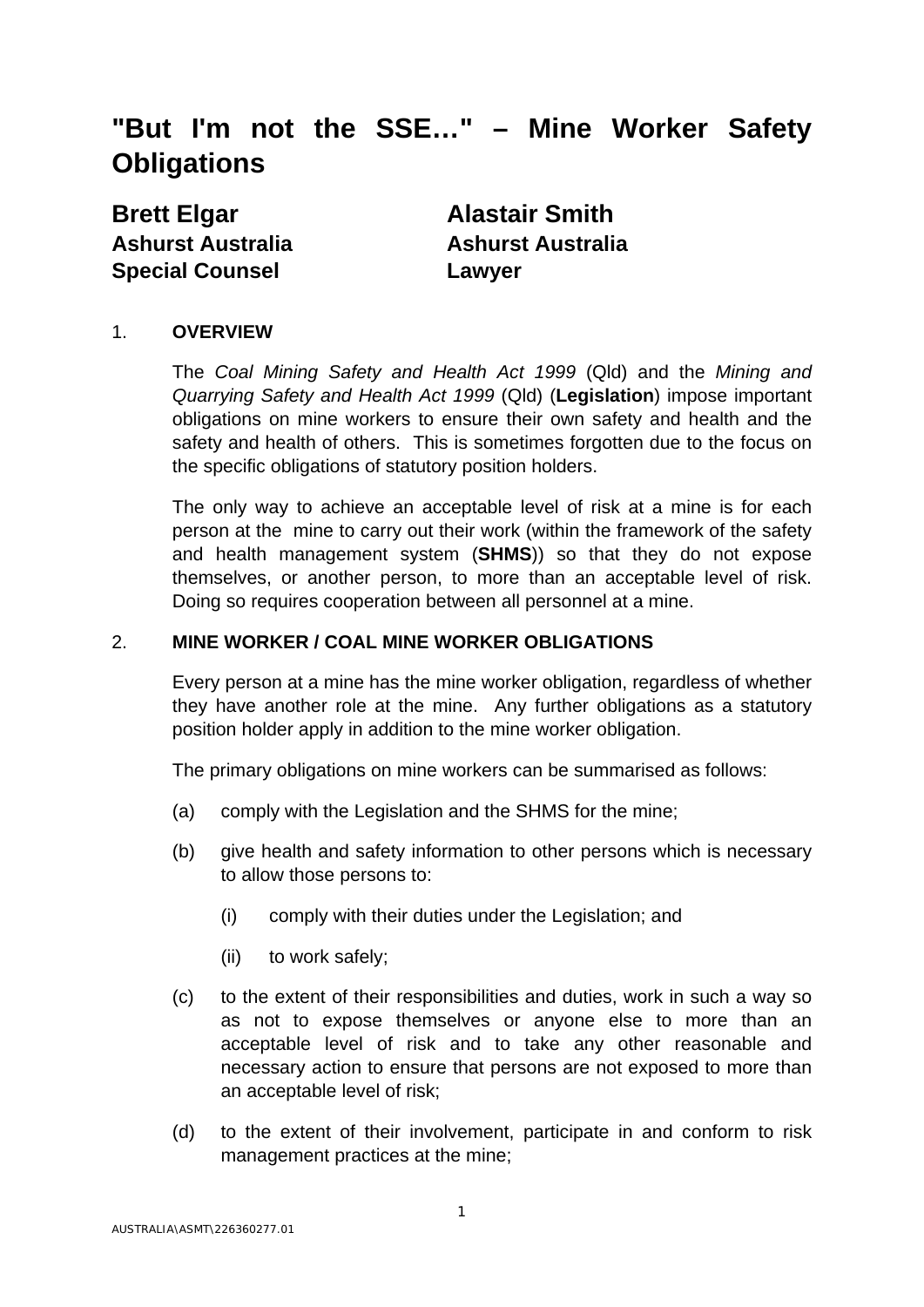- (e) comply with instructions for safety and health;
- (f) be fit for work; and
- (g) not take wilful or reckless action which may affect the health and safety of others.

It is clear from these obligations that all mine workers, to the extent of their role and responsibilities, are key to ensuring health and safety while at the mine.

# 3. **MAXIMUM PENALTIES**

The maximum penalties for breaching these obligations vary depending upon the objective seriousness of the consequences of a contravention. Maximum penalties are:

- (a) if the contravention caused multiple deaths—\$220,000 or 3 years imprisonment; or
- (b) if the contravention caused death or grievous bodily harm—\$110,000 or 2 years imprisonment; or
- (c) if the contravention caused bodily harm—\$82,500 or 1 year's imprisonment; or
- (d) if the contravention involved exposure to a substance that is likely to cause death or grievous bodily harm—\$82,500 or 1 year's imprisonment; or
- (e) otherwise—\$55,000 or 6 months imprisonment.

In addition to these maximum penalties, persons found guilty of an offence may have a conviction recorded against their name and may be required to pay investigation and Court costs.

## 4. **PROSECUTIONS**

In Queensland there have been a number of prosecutions of workers under the Legislation since its commencement in 2001. The fines imposed on workers have ranged from \$1,000 to \$15,000 with Court and investigation costs being imposed as well. In at least one case a term of imprisonment has been imposed (8 months, although it was wholly suspended).

Key principles to emerge from the cases include the following:

(a) mine workers have been prosecuted, even where the SSE and mine operator are not prosecuted;